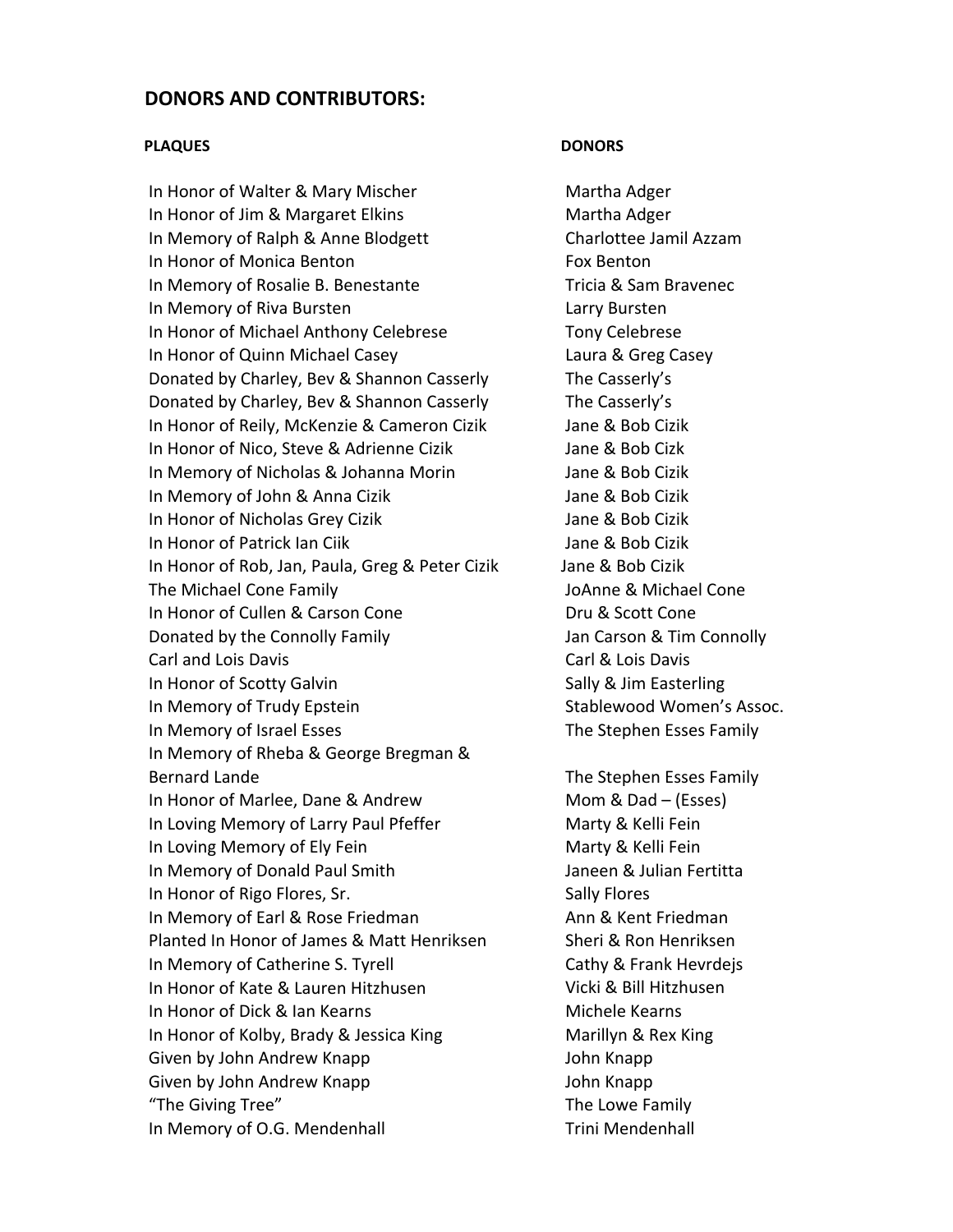## **DONORS AND CONTRIBUTORS:**

### **PLAQUES** DONORS

In Honor of Oniel Mendenhall, Jr. Trini Mendenhall Trini Mendenhall Trini Mendenhall Mary & Walter Mischer, Sr. The Matter & Mary Mischer, Sr. In Honor of Our Loved Ones **Bob & Ann Peck** In Memory of Skippy Phipps  **Jan & Tom Phipps** In Memory of Mother Duc Thi Nguyen **In Common Victoria & Harrison Hotan Phuo** In Honor of Emma Kay Pulaski Karen & Eric Pulaski In Honor of Leila Ruth Pulaski **Bulgary 2018** Karen & Eric Pulaski In Honor of Anooshea & Andyshea Saberioon Ali Saberioon The Saberioon Family **The Saberioon** In Memory of Ronald Spiner Mintz Florence Schwartz In Memory of Sam Schwartz **Bank Constants Constants Constants Constants Constants Constants Constants Constants** In Memory of Eva Schwartz **Brand Election Schwartz** Florence Schwartz In Memory of Ben Sewell **In Memory of Ben Sewell** In Memory of Mamie Ramsey **8. In the Shindeldecker Family** In Memory of Maynard & Rosalie Smith Lester & Sue Smith In Memory of George & Georgia Ashcraft Lester & Sue Smith In Honor of Mirren Grace Hendry, Our First Grandchild Lester & Sue Smith Given by Blakeley & Bill Smith **Blakeley & Bill Smith** In Memory of Elverna Walden **In Memory of Elverna Walden** In Honor of Lucille Davis Joe Davis & Janet Swikard In Honor of Gladys Leverda Joe Davis & Janet Swikard Joe Davis & Janet Swikard Joe Davis & Janet Swikard In Honor of SWA Volunteers 
Sinya & Clayton Trier In Memory of Michael A. White Raye & Ed White In Memory of Michael A. White Raye & Ed White In Memory of Dr. Eugene Winograd Judy Winograd In Honor of Anna & Oliver Massey Beverly & Lynn Woolley In Honor of Abbie & Herschel Woolley **Beverly & Lynn Woolley** In Honor of Margaret W. Elkins **In Accord A. Elkins, Jr.** James A. Elkins, Jr. In Memory of Henry and Abigail Taylor Sally & Rigo Flores Walter & Mary Mischer Sr. The Matter & Mary Mischer, Sr. Lester & Sue Smith Lester & Sue Smith In Memory of Jose Simon Nader **1998** Angeles G. de Simon & Family In Honor of Vickie & Ed Ross  **Gary & Leslie Shaw** In Memory of Sophie Zilberman, Mother of Ella Hamberger **Stablewood Friends**